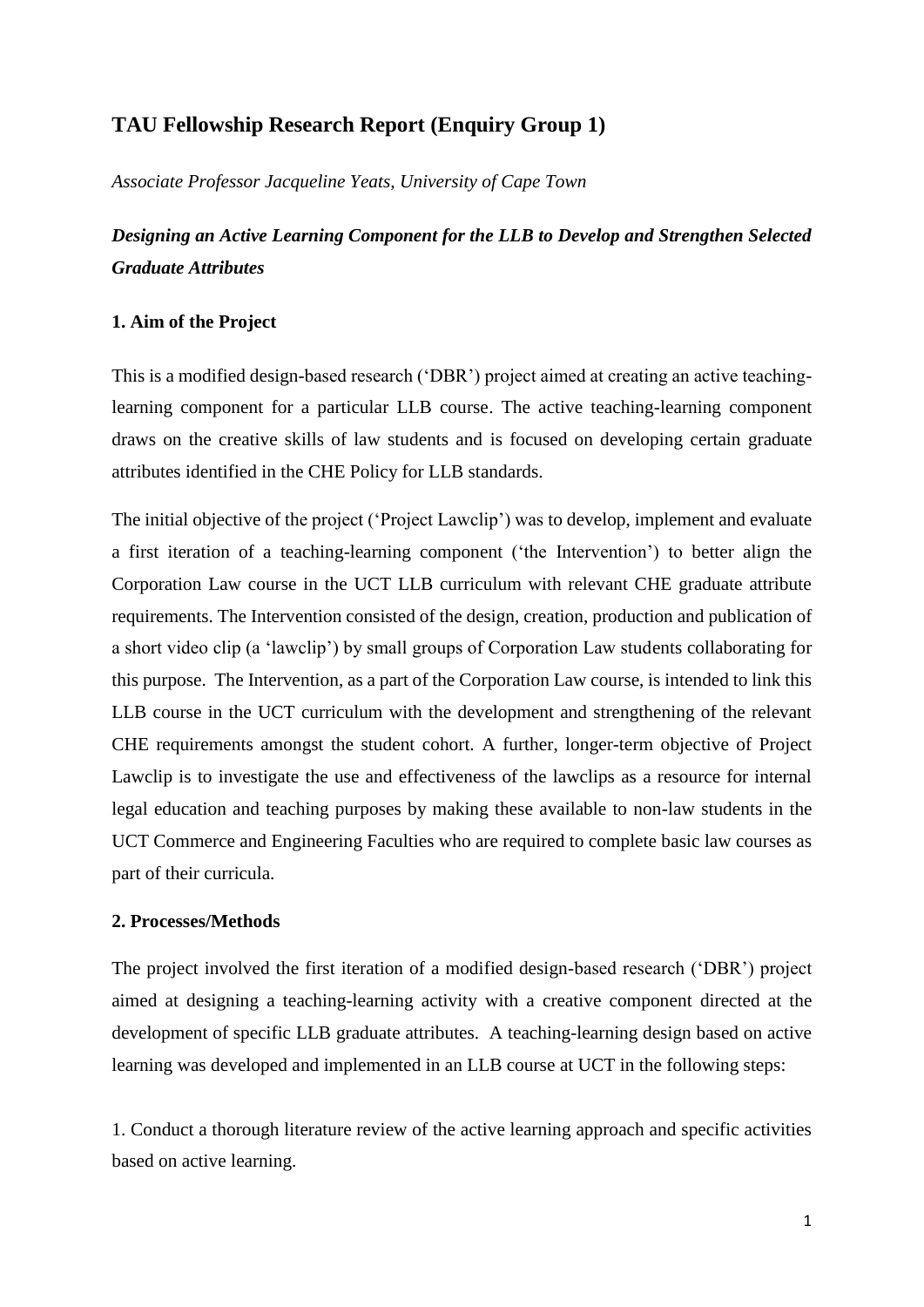2. Conduct a thorough literature review of the graduate attributes for the LLB as determined by the CHE and particularly the applied competencies of 'knowledge transfer' and the applied competencies of 'self-management' and 'collaboration' as delineated by the CHE.

3. Apply the findings in 1 and 2 in order to inform the design of a teaching-learning activity in the LLB programme based on active learning and the development of LLB graduate attributes. 4. Design the teaching-learning activity.

5. Implement the teaching-learning activity designed in step 4 during the first semester of 2018 in the Corporation Law course at UCT.

6. Evaluate the implementation in step 5 as the final step of the first iteration of the project.

The methodology I used is a therefore a qualitative, intervention-orientated research strategy, namely a modified DBR model. As part of the first iteration of the development of the active learning component there was also an intervention in the form of an anonymous student evaluation in order to gather feedback from students regarding the efficacy of the design component in achieving its objectives and to make any changes necessary for improvement. These results will inform the development of the Intervention in subsequent iterations of Project Lawclip.

#### **3. Outcomes**

The ability to transfer acquired knowledge is an essential attribute of a law graduate, particularly the ability to transfer acquired legal knowledge to third parties who are not legally trained such as clients and members of the public or even to legal peers. Similarly, the applied competencies of self-management and collaboration are fundamental LLB graduate attributes for successful practice. The intended outcome of Project Lawclip is therefore to design an Intervention which will develop law students' ability to transfer acquired legal knowledge and enable them to function effectively in independent and collaborative settings.

As previously stated, a long-term objective of Project Lawclip is ultimately to investigate the use of the lawclips as a resource for internal teaching and learning purposes by making these available to non-law students in the UCT Commerce and Engineering Faculties who are required to complete basic company law courses as part of their respective curricula.

As indicated above I conducted an anonymous evaluation (using Survey Monkey) in the 2018 LLB cohort which participated in the Project Lawclip intervention at the end of the first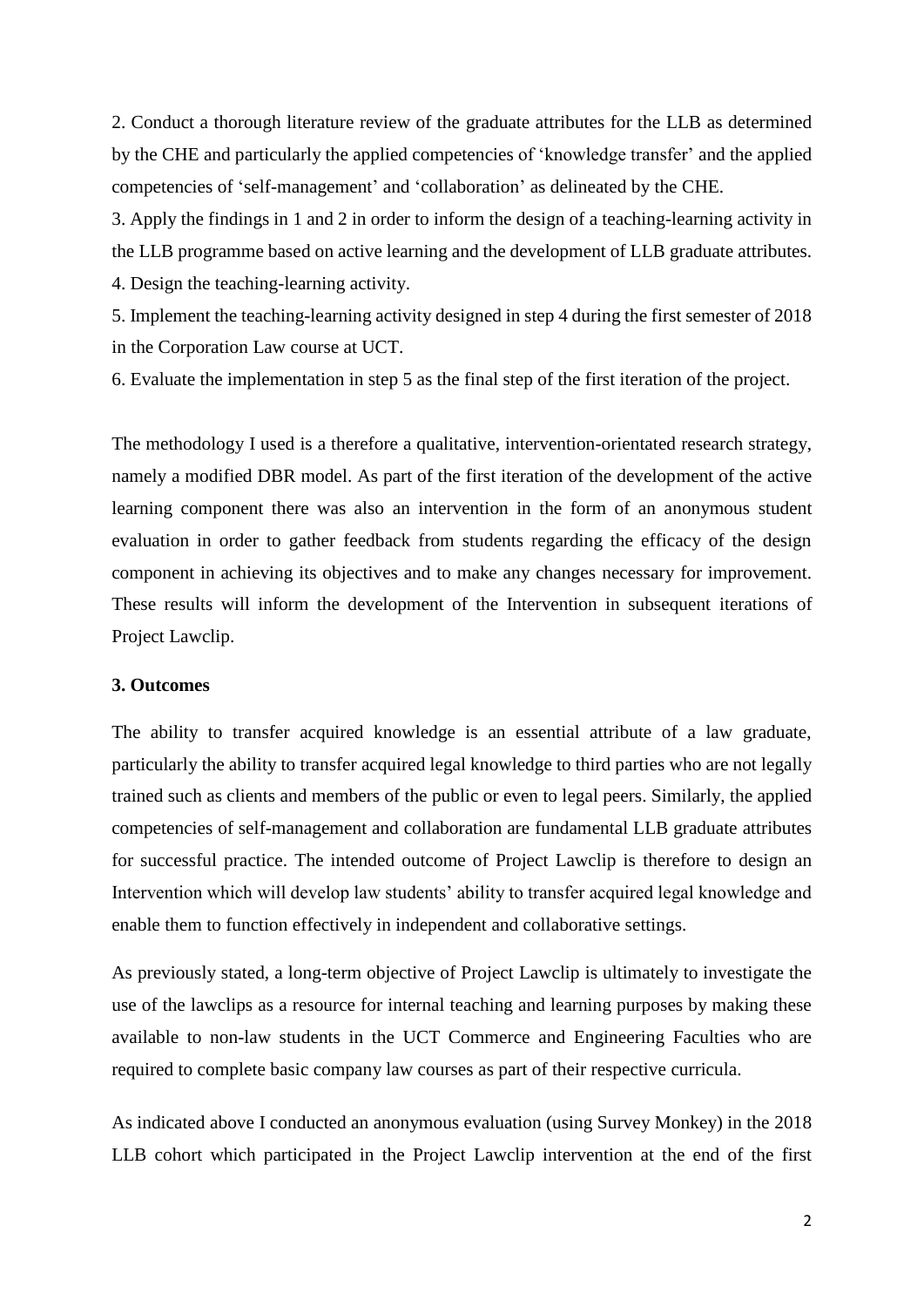iteration of Project Lawclip. The raw data and artefacts (evaluation reports and lawclips) generated are available upon request. An initial analysis of the student evaluation results indicates that the Intervention seems to have been well-received generally and the student feedback is largely positive. The students make specific reference to the value of the creative nature of the assignment, the efficacy of the active learning approach and the perceived strengthening of the identified graduate attributes. I am still in the process of analysing the findings in order to incorporate the data into the second iteration of the Intervention. This will be implemented in 2020 as I am on sabbatical in 2019. In my view there is currently sufficient evidence to suggest that Project Lawclip is an effective teaching-learning Intervention. It is based on constructivist learning theory (an active learning approach) and it appears that students have found it valuable, helpful and effective as a component of their curriculum. Accordingly I intend to proceed with the second iteration in due course as outlined in this report.

#### **5. References**

Ambrose, S.A., Bridges, M.W., Di Pietro, M., Lovett, M.C., Norman, M.K., and Mayer, R.E. (2010). *How learning works: seven research-based principles for smart teaching.* San Francisco: Jossey-Bass.

Anderson, T., Shattuck. J. (2012). "Design-Based Research: A Decade of Progress in Education Research?" *Educational Researcher,* 41(1), 16-25.

Bonwell, C.C., and J. A. Eison, "Active Learning: Creating Excitement in the Classroom," SHEERIC Higher Education Report No. 1, George Washington University, Washington, DC, 1991.

Brame, C., (2016). Active learning. Vanderbilt University Center for Teaching. Retrieved 2/2/18 from *https://cft.vanderbilt.edu/active-learning/.*

Bransford, J.D., Brown, A.L., and Cocking, R.R. (Eds.) (1999). *How people learn: Brain, mind, experience, and school*. Washington, D.C.: National Academy Press.